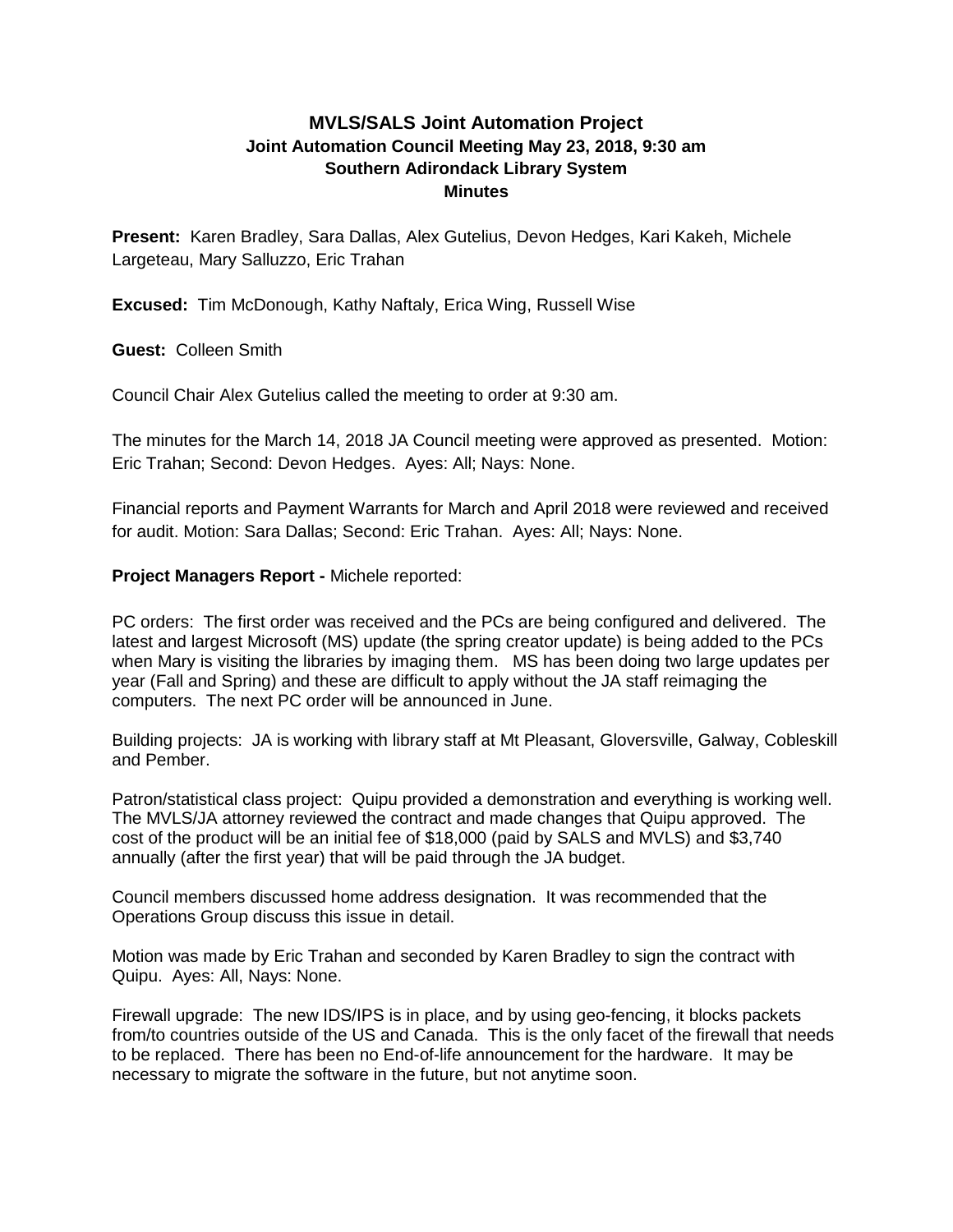Syndetics Unbound: A message was sent to all MVLS/SALS directors. Ten libraries responded that it made sense to switch from Novlist Select and Plus. The change will be made in the PAC at the same time as the Polaris 6.0 upgrade.

Motion was made by Devon Hedges and seconded by Alex Gutelius to sign the contract and pay for Syndetics Unbound. Ayes: All, Nays: None.

OneDrive: Trainers are working with JA staff on OneDrive documentation. Clifton Park-Halfmoon, Crandall and Saratoga OneDrive will be released through their IT staffs with options to manage shared areas. Chris Mundell will work with MVLS and SALS to configure shared areas for them to replace the file servers.

JA staff is working on structure and planning to replace the JA Intranet with a SharePoint solution.

The Crandall library is replacing all RFID hardware and software. Crandall staff will develop an RFP. JA staff will review and assist with the selection.

JA staff has been working on an electronic method to allow library staff to accept an agree to the JA Security Policy. It should be ready to roll out soon.

Polaris upgrade: Due to PCI compliance rule changes, credit card payments required using TLS v1.2 by June 30, 2018. TLS is Transport Layer Security (secure protocol for communication between systems). To make this work, Polaris needs to upgrade to 6.0.

Schenectady and Crandall are working with the vendor Bibliotheca, to get the necessary updates for self-checks. Clifton Park-Halfmoon and Saratoga need Polaris 6.0 for their staff devices. JA staff has asked Comprise not to implement before June 27, 2018.

This Polaris upgrade mostly affects LEAP and PAC.

Diane Robinson is working with the MVLS/SALS trainers on the clean up required for Patron Address Types. They are establishing a finite set of types and the conversion required.

There will be a need to customize Notices (adding call numbers and phone numbers). It is projected that there will be less or no PAC customizations. The upgrade will happen overnight June 26-27, 2018.

The JA staff is working on and looking at Polaris being hosted. Diane Robinson and Michele Largeteau will start planning for next year being hosted. Clifton Park –Halfmoon, Crandall and Saratoga will use RDP, this means, there will be changes to the wide area network and savings on telecommunications, simplification of the security and removal of JA from the PCI part of credit cards.

Committee Reports:

- Finance Committee No report
- Policy Committee No report
- PAC Steering Committee No report
- Operations Committee No report